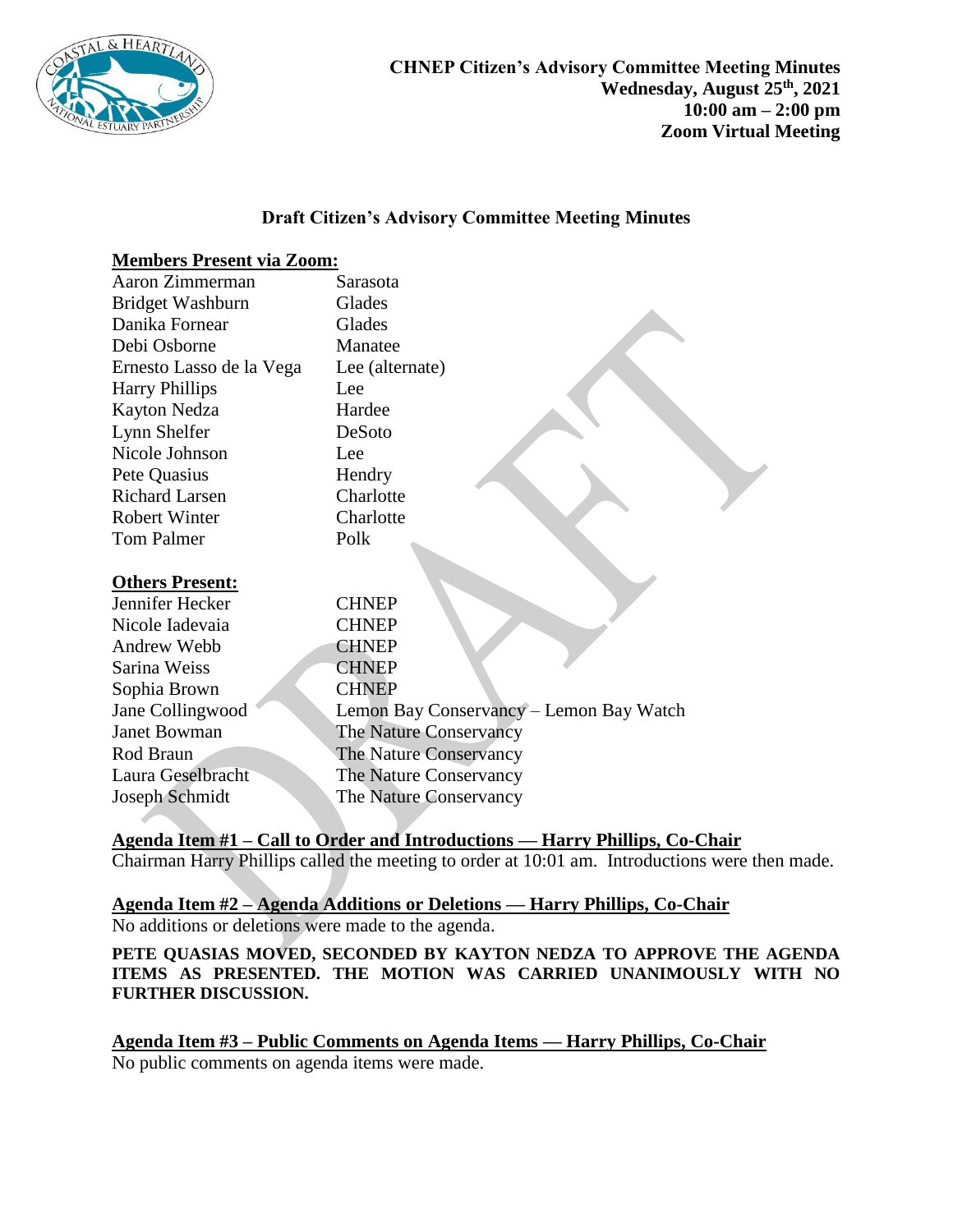## **Agenda Item #4 – Citizens Advisory Committee (CAC) April 28th, 2021 Meeting Minutes — Harry Phillips, Co-Chair**

No edits were suggested for the Citizens Advisory Committee (CAC) April 28th, 2021 Meeting Minutes.

#### **BRIDGET WASHBURN MOVED, SECONDED BY DEBI OSBORNE TO APPROVE THE CITIZENS ADVISORY COMMITTEE (CAC) APRIL 28TH, 2021 MEETING MINUTES. THE MOTION WAS CARRIED UNANIMOUSLY WITH NO FURTHER DISCUSSION.**

# **Agenda Item #5 – CHNEP Update — Jennifer Hecker, Executive Director**

CHNEP's Executive Director, Ms. Jennifer Hecker, presented on programmatic activity occurring since the last Citizen's Advisory Committee meeting. Highlights are as follows:

Financial support continues to be a priority. CHNEP staff prepared customized 2021 invoice letters to all 10 counties and 25 cities in the CHNEP area. These packets included the FY21 invoice, CHNEP CCMP Summary, 2021 Legislative Priorities, and project fact sheets. Since the last cycle, CHNEP has received all budgeted FY21 annual contributions. The 2022 Invoice letters and budget will be sent out at the beginning of FY22 in October 2021. Additionally, CHNEP received \$787.00 in private donations and have received three (3) grant applications, completed four (4) grant process reports, submitted one (1) grant application, received two (2) project proposals, and wrote one (1) letters of support for partnership grants.

CHNEP program administration highlights include a finalized formal Interlocal Agreement with the University of Florida to work with UF's Center for Coastal Solutions in the CHNEP program area, as well as formally joining Growing Climate Solutions to build climate awareness in Southwest Florida. The CHNEP also hired Research Specialist, Sarina Weiss, and Public Outreach Specialist, Sophia Brown.

Additionally, the CHNEP has been working on other finance and administrative items which include:

- Working with the South Florida Water Management District to receive funding for additional tasks for the South Lee County Watershed Initiative as well as to request recurrent annual funding for the South Lee County and Lower Charlotte Harbor Flatwoods Initiatives
- Amended FY21 and FY21 budgets which were approved by Policy Committee
- Submitted EPA FY22 grant funding application
- Submitted FY22 budget narratives and performance measures to the City of Punta Gorda
- Worked with Charlotte County staff for the passage of a resolution to support CHNEP request to SFWMD for recurrent dedicated funding support to implement hydrological restorations
- Submitted letters to the SWFWMD to define the TBD projects that are outlined in the FY19 & FY21 agreements
- Began work on the leveraging portion of NEPORT for projects that have occurred in the CHNEP area

Citizen's Advisory Committee 8/25/2021 Meeting Minutes Page 2 CHNEP hosted the 2021 Southwest Florida Climate Summit and co-hosted the Florida Macroalgae 3-Day Workshop, as well as participated in several partnership meetings to provide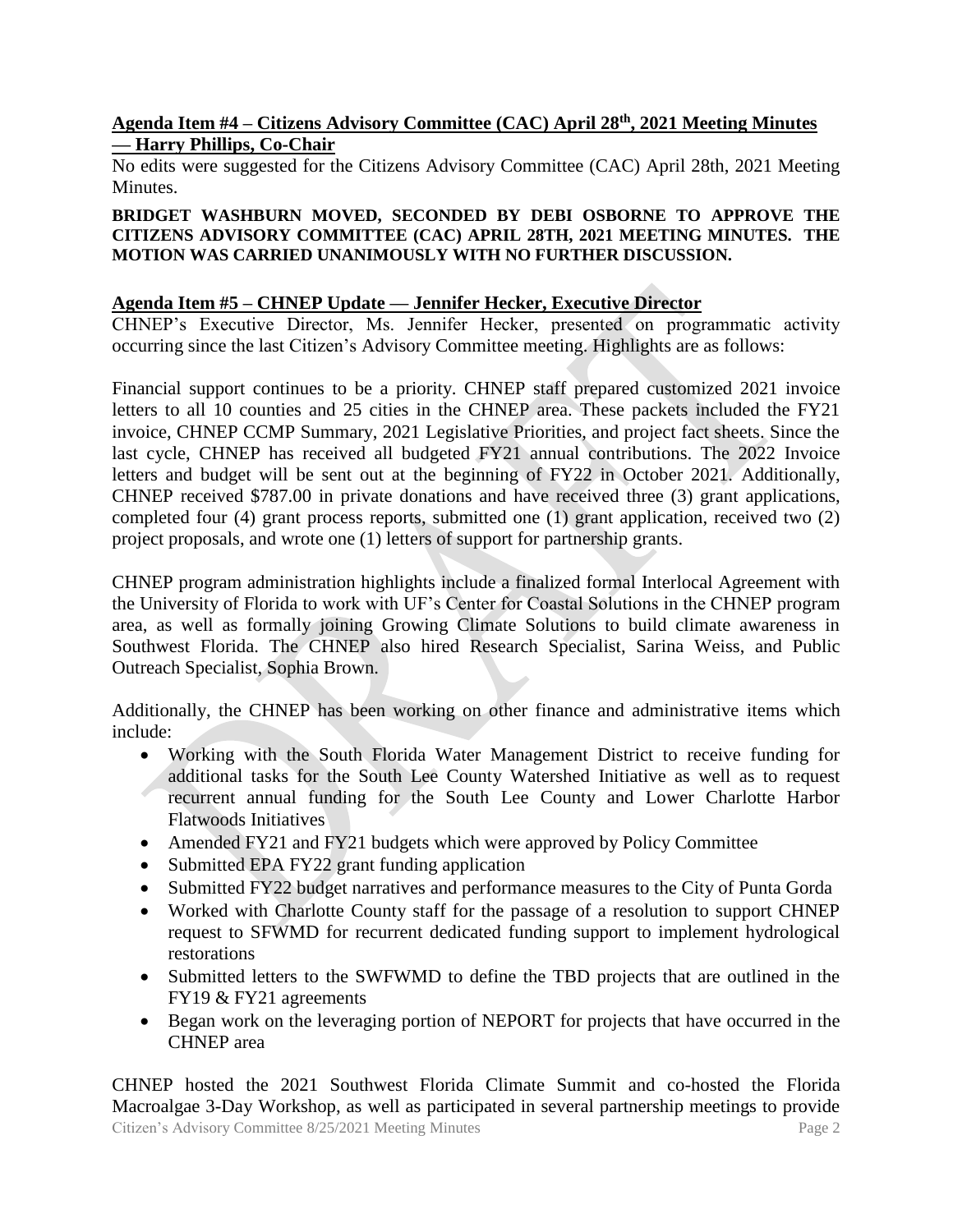comments and technical support. These include the Barrier Island Parks Society Red Tide Forum, Estero Bay Agency for Bay Management Meeting, FDEP Blue Green Algae Task Force Meeting, Florida NEP/CZMP Coordination, GOMA Workshop: Climate Change Adaptation, GOMA: Building Partnerships for a Healthier Gulf, Gulf of Mexico Ecosystem Service Logic Models and Socio-Economic Indicators (GEMS), Myakka River Management Coordinating Council Meeting, Science and Environment Council Meeting, SOCAN (Coastal Acidification Network) Group Meeting, 2020 Charlotte Harbor & Lemon Bay Seagrass Map Results Meeting with SWFWMD, Charlotte Co. & Sea Grant (3), Southwest Florida Seagrass Working Group Meeting, South Florida Ecosystem Restoration Task Force Working Group Meeting, Chaired the Southwest Florida Water Management District Environmental Advisory Committee Meeting, Congressman Greg Steube and staff, Congressman Scott Franklin's staff, and Senator Marco Rubio's staff, Charlotte County Water Quality Manager, and the SFWMD Executive Director.

CHNEP staff presented on a variety of topics for the Macroalgae Workshop, the Greater Everglades Ecosystem Restoration Science Conference (GEER), the U.S. EPA 2021 NEP Workshop, the 2021 Southwest Florida Climate Summit, the Florida Snook Symposium, the Environmental Discussion Group of Manatee County, the Charlotte County Board of County Commission, and the Lower Charlotte Harbor Flatwoods Initiative Working Group. These partner meetings and presentations have garnered media which include:

- An interview on seagrass and nutrients with local news station WINK News
- CHNEP media featured in PBS Special
- 6/14 Charlotte Harbor seagrass lost 3 decades of recovery in 2 years WINK
- 5/21 Taking a holistic approach to water quality Port Charlotte Sun
- 5/21 'We are ground zero': How sea level rise could impact SWFL roads NBC2
- 4/21 We Preview the 2021 Southwest Florida Climate Summit WGCU
- 4/21 County cleans up fill kill at Port Charlotte Beach Park NBC2
- 4/21 2021 Southwest Florida Climate Summit announced Caloosa Belle
- 4/21 Piney Point wastewater may fuel harmful algae bloom along Florida coast, experts say - USA Today

In regards to public outreach, CHNEP has co-authored a scientific journal article "Developing a Water Quality Assessment Framework for Southwest Florida Tidal Creeks" which was published in the July 2021 Estuaries and Coasts. CHNEP customized CHNEP Update videos that were sent to all State Senators in the CHNEP area, staff reached out to CHNEP Congressional offices including Congressmen Steube and Buchanan who signed onto the Congressional NEP Appropriations sign-on letter. Additionally, postcards were mailed to update the Constant Contact database. CHNEP also attended external outreach events including the Frostproof Earth Day Festival in Polk County and the Wauchula Wildcat Tailgate in Hardee County. CHNEP has 637 total volunteers, 106 new Facebook followers, 6,314 subscribers to educational mailings, and had 2,431 unique visitors to the CHNEP website.

Moreover, CHNEP has been hosting monthly volunteer events including the Earth Day Trash Cleanup in April with Keep Charlotte Beautiful, a Florida Native Plantings seminar with the Charlotte Harbor Environmental Center and Florida Master Gardeners, a citizen science training for the 'Eyes on Seagrass' program with Florida SeaGrant, and a FL Horseshoe Crab Watch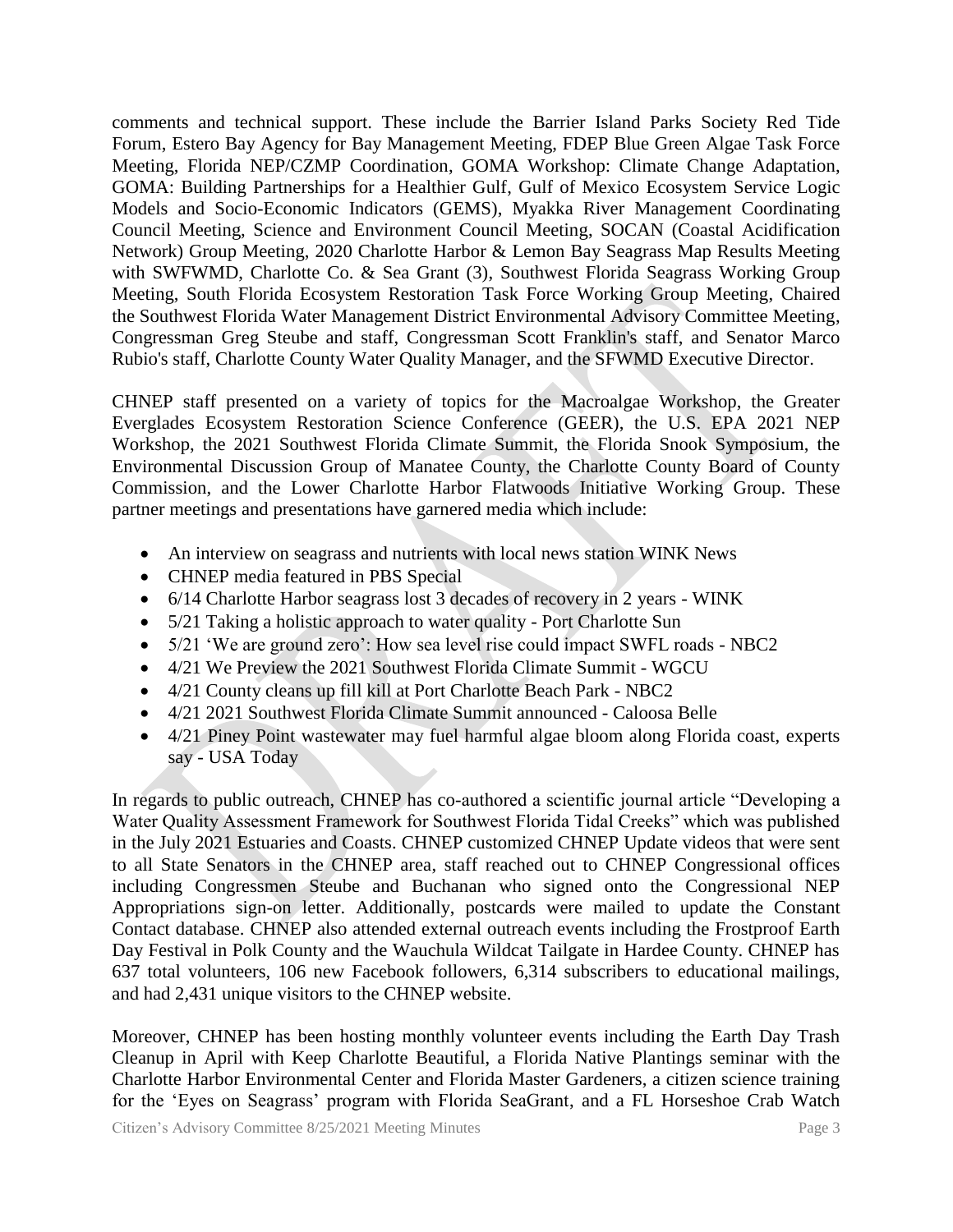Training with FWC. Following the Earth Echo Water Challenge virtual presentation hosted by the CHNEP in March, participants received water testing kits for World Water Day to contribute to a global effort in water monitoring reporting. Other notable outreach accomplishments were the release of the Harbor Happenings Spring/Summer 2021 issue, planned and hosted the 2021 Southwest Florida Climate Summit, created Seagrass Fact Sheets with 2020 data, conducted the 2022 Nature Calendar Photo Contest and held a special CAC Calendar Photo Evaluation Meeting, made regular Facebook posts on variety of events including CHNEP volunteer events, World Ocean's Day and National Pollinator Week. Ms. Hecker concluded by thanking the committee members and the CHNEP staff.

Committee member Harry Phillips commented that he appreciates receiving several copies of the Harbor Happenings magazine which are very popular.

## **Agenda Item #6 – New Conservation Grant Applications — Andrew Webb, Finance & Grants Specialist**

Andrew Webb, CHNEP Finance and Grant Specialist, provided an overview of new conservation grant applications that were received for FY2022. The Conservation Grants program supports the public engagement pillar of the CHNEP Comprehensive Conservation and Management Plan (CCMP) by increasing the proportion off the population that supports and participates in actions to protect and restore estuaries and watersheds. They began in 2001 as Public Outreach Grants and Microgrants. This program is designed to stimulate grassroots community natural resource protection and restoration, as well as non-profit partnerships. Preference is given to underserved communities or new applicants and projects in the CHNEP area.

Mr. Webb shared an overview of three new applications that have been received for the Summer cycle with an October 1<sup>st</sup> award date. The next Conservation Grant cycle deadline is December 1<sup>st</sup> with a February 2022 award notice. Highlights are as follows:

Project one is "Equipment for Detecting HAB Toxins in Air and Water." The funding requested by the applicant is for supplies to build 2 algal toxin collectors to increase the level of testing of aerosolized toxins caused by HABs. The applicant is requesting \$1,423.68 of funding from CHNEP with the total project cost being \$2,708.36. CHNEP staff recommends funding \$1,238 of the project which is for the supplies to build the 2 algal toxin collectors.

The second application is "Charlotte Harbor Environmental Center Digital Audio Guided Hikes." The funding request by the applicant is to develop a digital guided hike on the trails at CHEC with the project aiming to build 200 signs that have QR codes at different stops. The applicant is requesting \$3,000 of funding from CHNEP with a total project cost of \$7,433.50. CHNEP staff recommends funding \$998 of the project to install 20 signs as well as the subscription fee for the digital QR code information on all signs installed on the site.

The last application is "New Home Buyers Water Quality Video Guide." This project is to develop a 9-12 minute educational film to introduce new homebuyers to the multiple clean water issues in Florida and providing best practice tips on mitigating harm. The applicant is requesting \$2,940 of funding from CHNEP with a total project cost of \$5,540. CHNEP staff recommend to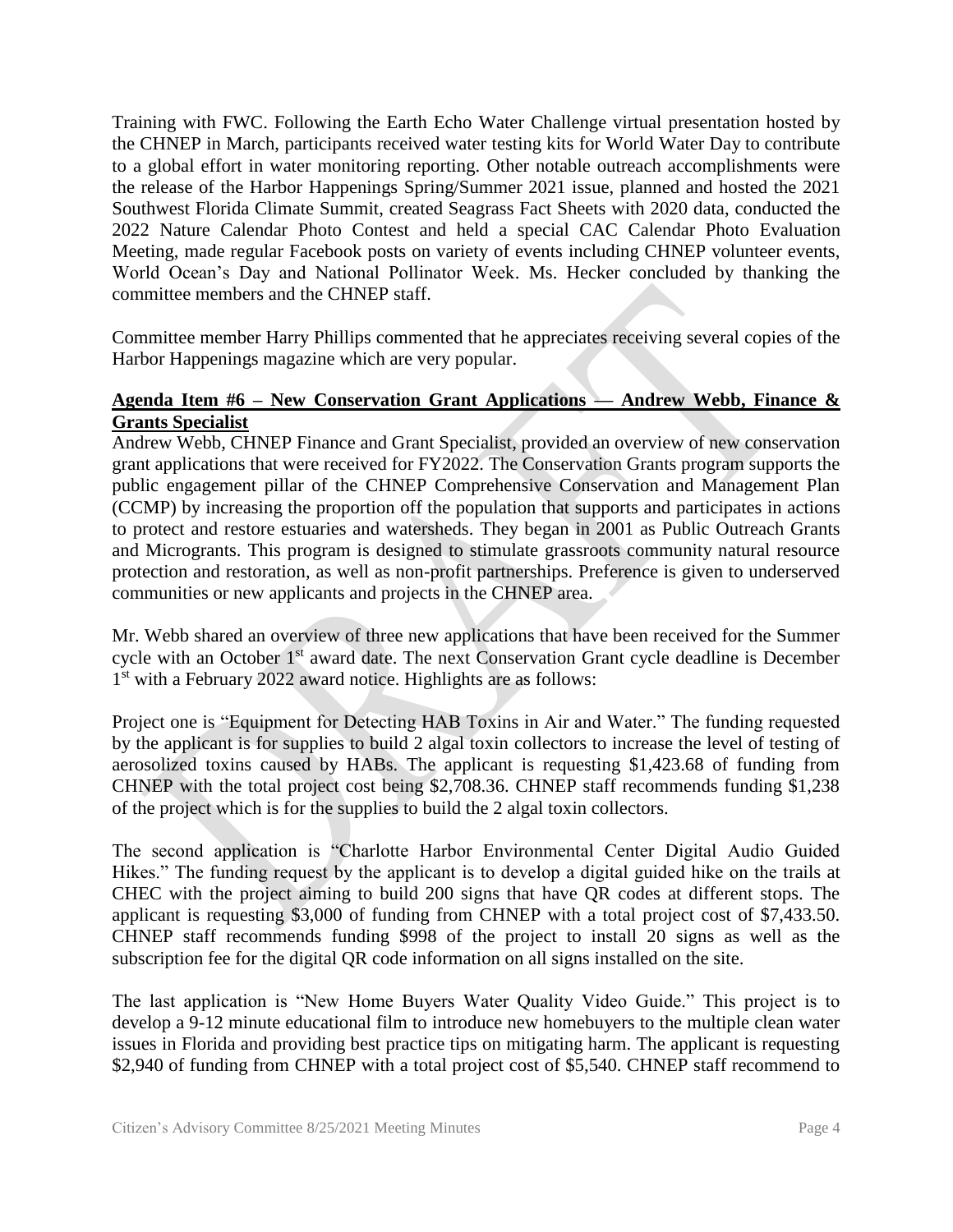fully fund the project contingent on review and approval of the final video and content before it is widely distributed.

Committee members commented that these are good applications and that there is a lot of research coming out about blue green algae and they are glad to see these projects to address those issues are being funded. Committee members also commented that the homeowners guide to water quality sounds fantastic and a lot of people do not understand what comes off the landscape very much influences water quality and their health. Committee members asked how the video for the last application would be distributed and who the applicant was. Mr. Webb explained that the applicant is Glade Runner LLC and the video would be distributed through home owner associations and new communities, as well as on the internet. Ms. Hecker added that KC Schulberg from the Calusa Waterkeeper is the applicant that applied through his organization, Glade Runner LLC. Additionally, the video will also probably be distributed by the Calusa Waterkeeper and through their networks. The video will be given to the CHNEP as a project deliverable then placed on the CHNEP website and Water Atlas for members of the public and partner organizations to access. Ms. Hecker mentioned that the content will be reviewed to ensure it meets the grant guidelines. Lastly, a committee member commented that by having this tool public on the website, they can provide links to it on city and county websites to reach new resident clubs and real estate groups. This is important information to contribute to the public to ensure they understand water quality in Florida and how they can be part of the solution.

#### **Agenda Item #7 – Enhancing Coastal Resilience through Nature-based Risk Reduction: Examining a Mangrove Insurance Option — Laura Geselbracht, The Nature Conservancy** Ms. Laura Geselbracht, The Nature Conservancy (TNC), presented information about how The Nature Conservancy is exploring the potential use of mangrove insurance to enhance coastal resilience in Florida, Mexico, and the Caribbean. Highlights are as follows:

The Nature Conservancy's mission is to conserve the lands and waters on which all life depends. TNC is the largest conservation non-profit in the world and work across the U.S. and 79 countries. They are science and relation based. Their climate change goals are to limit global warming to well below 1.5°C and to strengthen resilience to climate change impacts. TNC is coordinating with a number of Florida's Climate & Resilience Collaboratives to unify positions on policy, greenhouse gas emissions inventories, vulnerability assessments, and climate indicators. In Florida, TNC is working to increase coastal resilience and promote climate adaptation by restoring natural infrastructure and implementing demonstration projects with nature-based solutions (NbS). Nature-based solutions can be using natural systems or a combination of natural systems with hardened infrastructure. Natural systems protect and provide numerous benefits for coastal communities. Healthy coastal ecosystems such as coral reef, mangrove forest, saltwater marsh, and beaches and dunes help to reduce wave height associated with tropical storms as well as reduce inland flooding in extent as well as depth. Mangroves decrease the storm surge level behind them which reduces inland flooding, but increase the storm surge level in front.

Citizen's Advisory Committee 8/25/2021 Meeting Minutes Page 5 TNC has quantified the benefits of natural infrastructure in the case of storm surge. In Florida, coral reefs provide \$675 million in flood protection benefits every year. Mangroves protect the global economy from over \$65 billion in damage in each year. Additionally, a post-Hurricane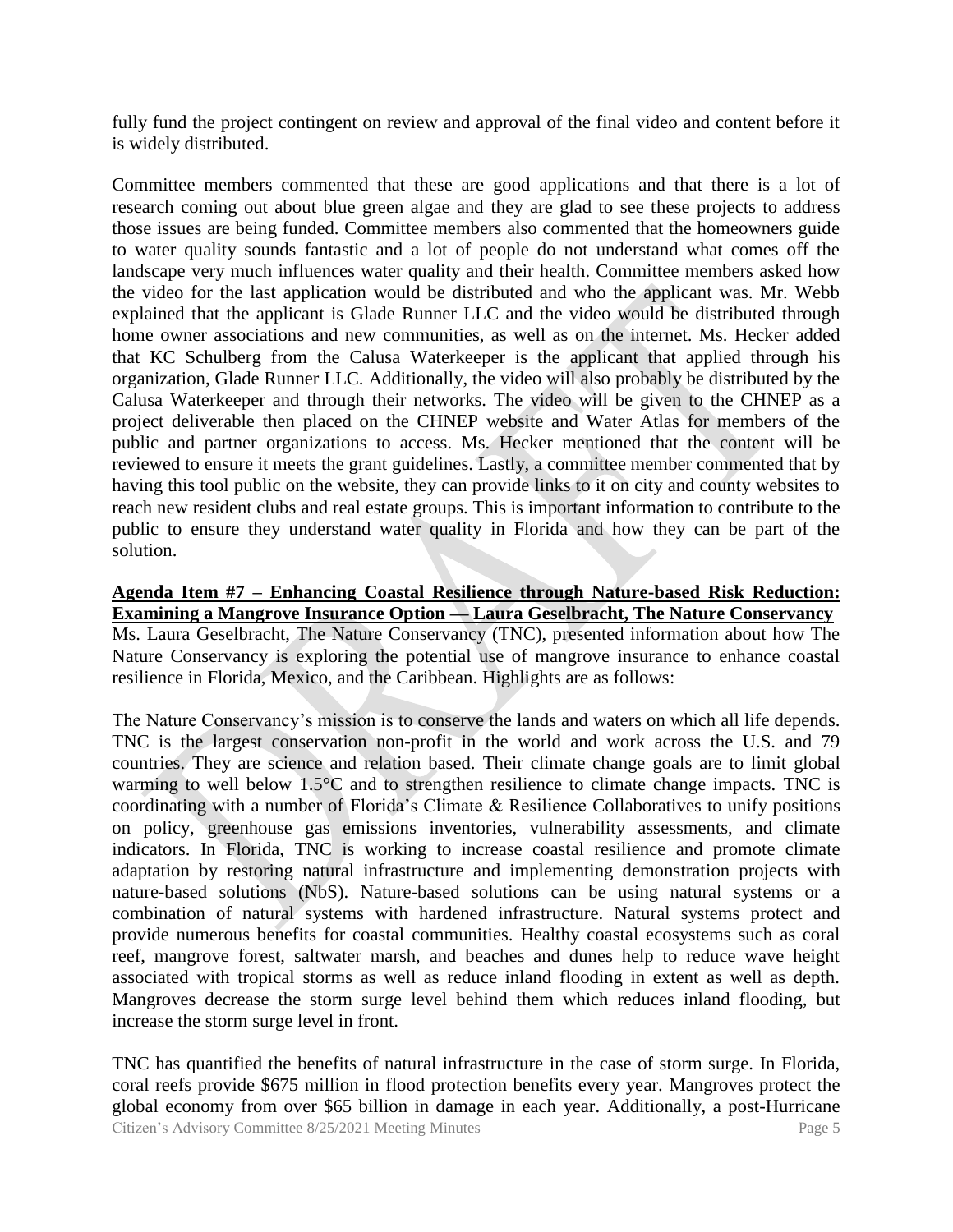Sandy study found that salt marshes in Hurricane Sandy reduced losses by up to 30% in some areas.

Additionally, TNC worked on a project with the University of California Santa Cruz to assess the benefits that mangrove forests provided during Hurricane Irma. The modelled storm surge during Hurricane Irma with and without mangrove forest concluded that mangroves in Florida protected approximately 625,000 people and prevented \$1.5 billion in direct flood losses or damages. Mangroves risk reduction benefits were estimated by measuring flooding and property losses during Hurricane Irma for two scenarios: with mangroves present in their current extents, and with all mangroves lost to open water (theoretically possible due to higher sea levels and peat loss).

TNC's nature-based solutions projects in Florida include the Resilient Island Project with Palm Beach County, the Morningside Park Project with the City of Miami, and the Brittany Bay Park Project with the City of Miami Beach. The Resilient Island Project not only brings coastal ecosystems into the Lake Worth Lagoon area, but it also protects some of the onshore development from storm surge by the presence of an island in front of developed areas. The Morningside Park Project involves a highly-used park that was previously inaccessible during the Fall season due to high tides and flooding. TNC has been working on the design phase for the Morningside Park Project, which entails creating mangrove habitat on the shoreline, changing the elevations, native plantings, as well as improving drainage. The Brittany Bay Park Project is similar and will involve a lot of native plantings on the shoreline, changing the elevations, and improving utility of the park. These projects are funded by private foundations as well as the TNC.

TNC previously worked on insuring coral reefs in Cancún, Mexico with the State of Quintana Roo and the Mexican Government. This policy went into effect on June  $1<sup>st</sup>$ , 2019, and was renewed in 2020. The way this program works is by tourism tax dollars going into a trust fund, which not only develops an insurance product to protect the reefs and beaches, but some is used for ongoing reef and beach restoration. The insurance product is a parametric insurance that does not depend on conducting a damage assessment, but is based on conditions laid out previously. In this particular coral reef project, the storm had to be within a certain proximity and a wind speed to trigger an insurance payout then coral reef brigades can repair the damage. In 2019, there were not any storms in the vicinity. However, in October 2020, Hurricane Delta was close enough and had high enough wind speeds to trigger the first coral reef insurance did payout. Coral reef insurance paid out at the 40% level because the wind was reported at 100 knots. The payout happened relatively quickly after the storm, and the reef brigades were deployed right. Repair and restoration work was conducted during the first 10 days, which stabilized 1,200 coral colonies as well as collected and reattached 8,000 broken coral pieces to the reef. This allowed tourists to continue enjoying the beaches, the coral reef, and the livelihoods of the local communities.

Currently, TNC is collaborating with AXA, Cinvestav, and the University of California Santa Cruz on a Mangrove Insurance Feasibility Project. The purpose of this project is to assess where and how mangroves can be restored and/or used to supplement existing habitats to stabilize shorelines, reduce natural hazard impacts, as well as to assess where and how a mangrove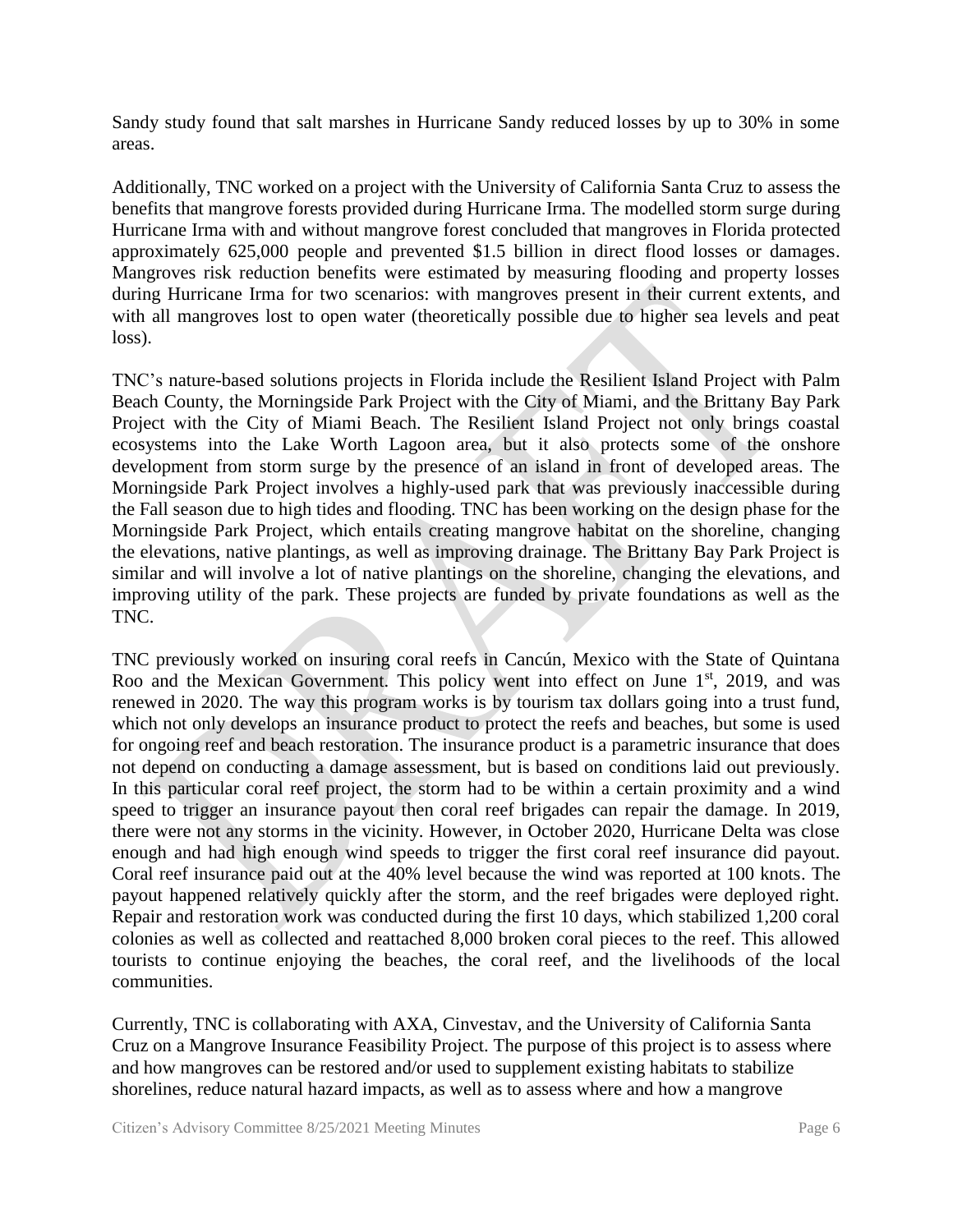insurance product can be designed for identified locations. This project started in October 2020 and is expected to be completed in March 2022. The project focuses on Florida, Mexico, and the Bahamas. They are looking for areas that this type of product would make sense and have been reaching out to organizations, municipalities, state agencies, counties, and even private interest. Outputs include the assessment of underlying data required for mangrove insurance product design, engaging key stakeholders in areas with high mangrove protection values, and to conduct initial site identification for the launch of mangrove insurance product.

This project involves looking at 3 different pathways for developing mangrove insurance, including fragility curves, increased granularity, and market analysis. Fragility curves were developed using past hurricane data and modeling to look at the vulnerability of different coastlines to hurricane damages and flooding. TNC previously conducted a global study on mangrove-avoided damages, which is being downscaled to the Florida and Caribbean area for the increased granularity pathway. The third pathway involves improving the market analysis which includes gathering data from the Florida property appraiser. For the modelling impacts, the project team started by looking at historical storm tracks and strengths to develop an offshore wave climate using the SWAN model. This model looks at storm return periods of 5, 10, 25, 50, and 100 years. Maps were produced to show coastal flooding with and without mangrove protection. TNC's Florida team has contributed data acquisition (property appraiser data and mangrove restoration costs), partner development, results visualization, providing information on local conditions, and local promotion to this project. Preliminary results include a Florida Mangroves Avoided Damages Benefit-to-Cost Ratio map, which showed a positive benefit-tocost ratio of 2:1.Lastly, mangrove protection isn't static. Factors affecting mangroves include: climate change, such as sea level rise, precipitation and temperature changes; human-related impacts, such as hydrological changes, deforestation, and coastal development; and tropical storms and hurricanes/cyclones, which affect our mangroves through wind damage, storm surge, over sedimentation, and rainfall.

Committee members thanked Ms. Geselbracht for the presentation and noted that the maps of flooding with and without mangroves make for a very compelling case. Additionally, Cape Coral is about a mile from Matlacha Pass where mangrove forests make up about half of the area and that probably protects the city from some storm surge. The committee member also noted that the National Flood Insurance Policy has a program called the Community Rating System where municipalities, counties, and communities do their best to mitigate the impacts of flooding which mostly include infrastructure but some include restoration projects. Those projects equal savings on flood insurance which might influence a community to not develop a piece of land and instead protect it for flood protection.

Another committee member commented that in Collier and Miami-Dade counties, the Army Corps of Engineers have a lot of infrastructure projects to protect from storm surge and most are seawalls, but they have not been looking at the benefits of natural solutions. The committee member asked if The Nature Conservancy has been working with or speaking to those counties about the Mangrove Insurance Feasibility project. Ms. Geselbracht responded that that is a great suggestion and that type of project is being promoted in the Miami-Dade area. There has been some push back to the Army Corps to look at nature-based solutions, but there may be a need to do a combination of green and gray infrastructure. Rod Braun, TNC Climate Program, followed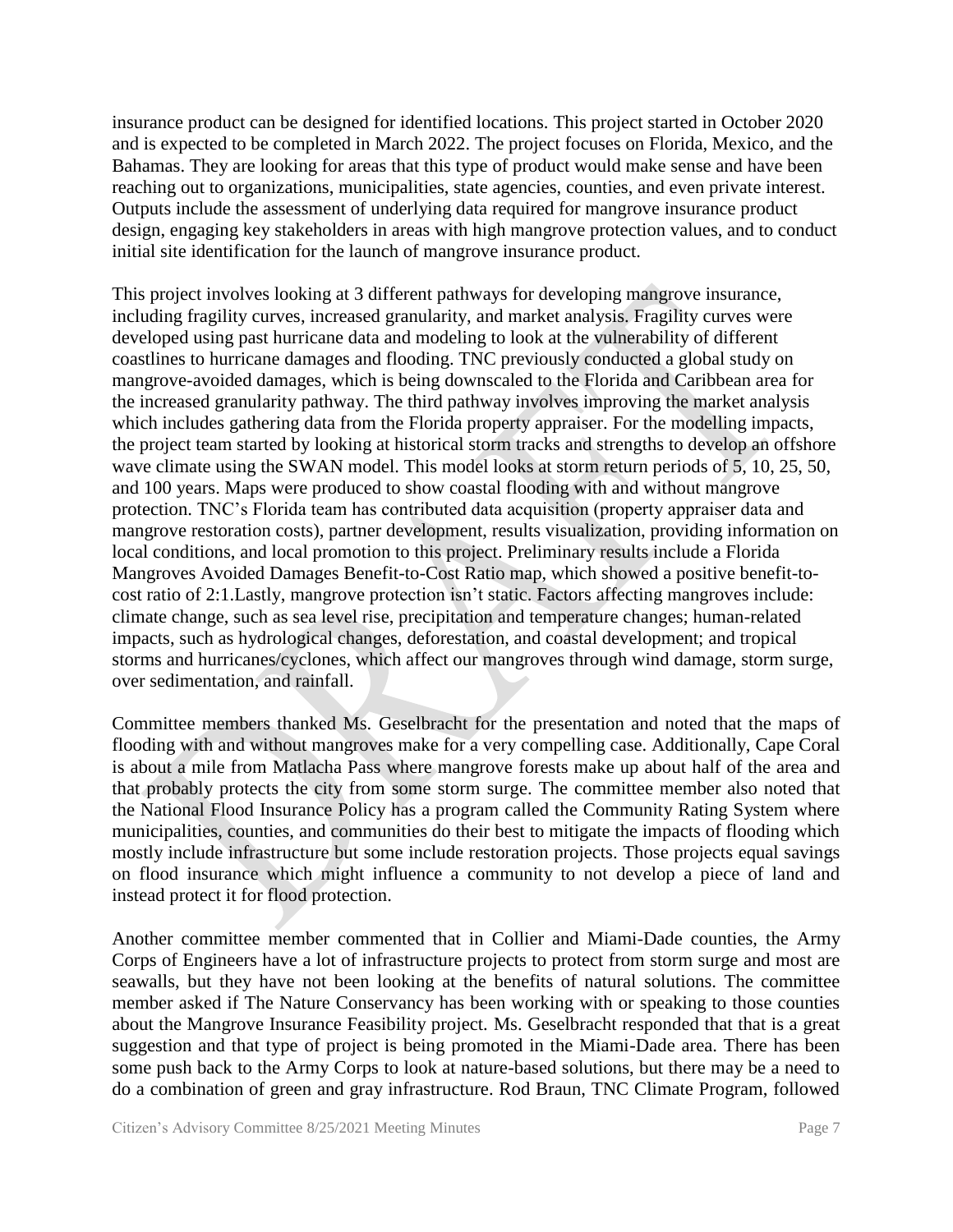up by saying they met with a Commissioner and deputy administrator from Collier County to discuss the project and the Army Corps survey was mentioned. There was interest in mangrove protection, especially in areas that are outside of the Army Corps project boundary. The feasibility study will be really telling to show where to invest after storm events.

Another committee member commented that they would like to talk later to see how Growing Climate Solutions could collaborate with TNC and showcase TNC's projects. Ms. Hecker asked if they had any inland examples on how this project would work. Ms. Geselbracht explained that other natural systems are being looked at like salt marshes. Rod Braun followed up that they have not looked specifically inland, but that this could be applied to a variety of natural systems. Ms. Geselbracht commented that after the flooding in Tennessee, other communities have been looking at natural systems to protect people and property from flooding. Ms. Hecker responded that many people in Florida believe they will be more protected inland, but during Hurricane Irma some of the worst flooding was inland. Additionally, climate change is not only going to affect coastal communities, but also inland communities and we need to direct resources to assist with efforts there. Ms. Hecker asked is Ms. Geselbracht could elaborate more on the insurance instrument. Ms. Geselbracht explained that the insurance instrument is funded by tourism dollars that go into a trust fund. The trust fund is used for some ongoing restoration and some is used to pay the insurance premium. Due to the insurance being parametric, when the insurance is invoked it does not require an assessment of damages. Rod Braun elaborated that the insurance is paid out on a trigger and can be paid out in less than 10 days to immediately go back into the system. Additionally, the hotel association pays into the trust fund as well as the state, Quintana Roo, which matches the fund. It has been so successful that the program is expanding to other Central American countries as well as Asian-Pacific countries.

A committee member asked if there had been any studies on sand dunes in coastal areas. Ms. Geselbracht explained that they have not done any studies far as she knows, but it is a good idea considering the storm surge protection sand dunes provide when vegetated. Ms. Hecker asked if TNC has talked with the tourist industry people to see if there is any buy in on their part in supporting a concept considering the model could support their revenue streams. Ms. Geselbracht responded that they had those talks early on to identify a funding source for the insurance product. Rod Braun followed up that they conducted a feasibility study and discussed with many stakeholders that had interest, but one of the issues was the state of the coral reefs with disease and a lot of focus was to be put into that problem. They would be happy to work with local tourism and development councils to gauge interest in these projects. Ms. Geselbracht commented that there are more benefits natural systems provide including carbon sequestration and wildlife habitat.

Ms. Hecker stated that since we have members that are involved across the region in this meeting and asked what the CAC members should be on the lookout for to assist the TNC's efforts. Rod Braun responded that they are looking for cost data regarding mangrove restoration or post storm events. Additionally, they would like to come back and present the final results of the study and find a pilot location for this project to get proof of concept. Ms. Hecker responded that Sanibel and Naples could be areas for a pilot location and the CAC members could help with reaching out to specific communities. Ms. Geselbracht followed up by saying the development of an insurance product like this one is a three way discussion between the insurance company, the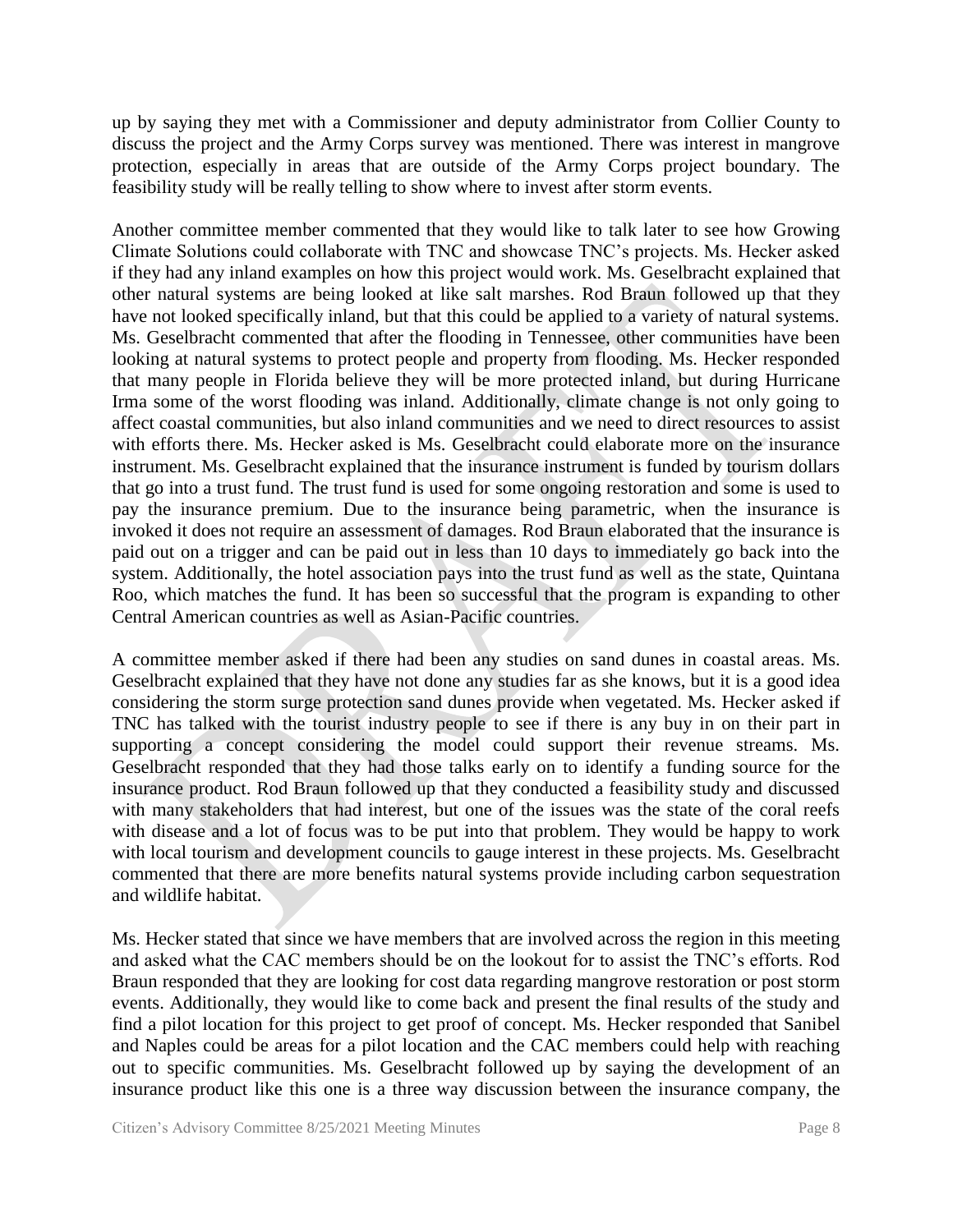buyer, and the TNC. Additionally, any cost data on mangrove restoration in Florida would be helpful. Ms. Hecker responded that the Conservancy of Southwest Florida has been very involved on that topic. Nicole Johnson followed up by saying she will reach out to their science division and see if there is any data they can provide to TNC. Ms. Iadevaia commented that Robinson Preserve in Manatee County may have had mangrove restoration. Mr. Braun responded they are researching that one now.

#### **Agenda Item #8 – 2021 Red Tide Event in Upper Charlotte Harbor Discussion – Sarina Weiss, Research Specialist**

Sarina Weiss, CHNEP Research Specialist briefed committee members on the results of analyses conducted by CHNEP and Charlotte County to look at wind, actual flow and residence time, and the previous and current Minimum Flows and Levels for the Tidal Peace river in relation to the unusual red tide event that occurred in the Lower Peace River and in upper Charlotte Harbor. Highlights are as follows:

Ms. Weiss introduced an animation by Brandon Moody who used FWC's Red Tide data to plot a timeseries (December 2020 – May 2021) with the average weekly wind direction (reported at one of Charlotte County's weather stations in Port Charlotte) and document red tide cell counts. The timeseries illustrated Red Tide increasing and gradually moving up into the Harbor as the directional winds were north to northeast. The end of the dry season, wind patterns, general circulation dynamics of the Harbor, and stressors potentially induced by macroalgae outbreaks combined to create the perfect storm for a bloom to occur in the northern part of the Harbor.

Red Tide is caused by a marine organism called *Karenia brevis*. It is unlikely to occur at salinity less than 18.5 psu in Charlotte Harbor as it becomes too fresh for *K. brevis* cells. In the Upper Charlotte Harbor and Tidal Peace River area, the I-75 bridge is the approximate boundary of 18.5 psu being in the natural salinity envelope, therefore waters upstream of the I-75 bridge should be too fresh for *K. brevis* cells. To explore the severe Red Tide bloom in upper Charlotte Harbor, Ms. Weiss used NOAA's Harmful Algal Bloom Observing System of recorded counts of red tide occurrences and abundance levels in the upper Charlotte Harbor and tidal Peace River from December 2020 to May 202. The data illustrated the Red Tide bloom in that area primarily occurred in April and May 2021. The 2017-18 Red Tide started in late October 2017 and last to May 2018. During that time, there were some days where Red Tide was found in mostly low or very low abundances in the upper Harbor and tidal rivers. Compared to this past year, there have been more counts of *K. brevis*, more frequent counts, and it has been found in higher abundances.

Ms. Weiss explained that this analysis was to consider if water quantity and flow could be a contributing factor to Red Tide occurring the upper Harbor and River. If an area is not getting enough natural range of flow, the salinity envelope could be outside of its normal conditions. This can be caused by severe drought or the need for hydrological restoration in the system. To associate counts of Red Tide with flow rate from tidal Peace River the number of counts was multiplied by 100. U.S. Geological Survey daily flow rate data for the three Lower Peace River gage sites was used to plot Lower Peace River flow rates with the Red Tide occurrences, which illustrated that that majority of the Red Tide occurrence coincided with flow rate drops below 200 cubic feet per second (cfs). The next steps are to continue the analysis to look at salinity and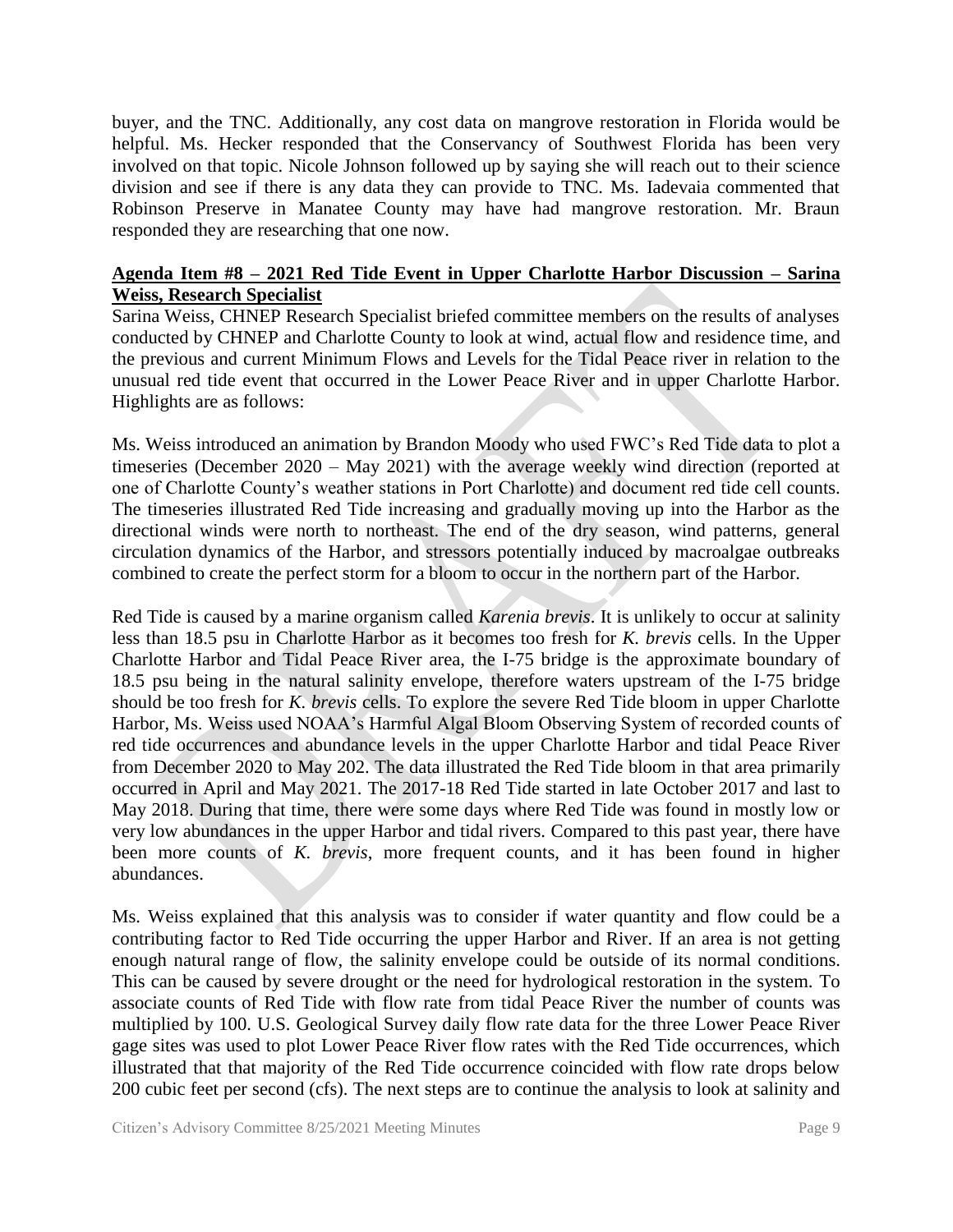rainfall to see if salinities and flows were within natural ranges. The objective of hydrological restoration modelling and planning, like the Charlotte Harbor Flatwoods Initiative, is imperative to restore more natural flows and levels that would prevent saltwater and Red Tide intrusion.

Committee members commented that this is very interesting that the flow level could potentially impact where Red Tide can go. Committee members asked how much of the Red Tide bloom due to the wind direction. Ms. Weiss explained that the difference was not quantified, but the analysis will expand to look at those factors as well as salinity and rainfall data to get a broader picture. Ms. Hecker elaborated that it would be very difficult to break variables apart since it was probably due to a combination of factors. The main point shown here was that *K. brevis* is a marine organism that needs certain salinity levels and if those salinity levels are high enough in freshwater areas, it creates conditions where the cells can survive. It could be that wind pushed *K. brevis* into the Harbor and salinities were conducive to allow a bloom to persist, whereas if it was pushed into a freshwater area and salinities were low then it would not survive. This might be a matter of multiple factors and even ones we have not explored, but we are trying to get a full picture of all of those factors and see what can be controlled. The committee member suggested contacting Captain Ralph Allen from Kingfisher Cruises who has worked in that area since the '70s and can only remember 3 to 4 times when Red Tide has gotten that far back. Part of the bloom could be attributed to a large amount of rainfall received in the previous year.

Additionally, a committee member asked what might be useful to look in terms of restoration projects that would make a difference in water level and flow during times when the flow gets too low. Another committee member asked if the water being released from Lake Hancock was included in the analysis. Ms. Hecker responded that there is a lot of hydrological alteration in all the watersheds in Southwest Florida and some have lost their base flow due to the loss of wetlands around them which can make a system flashier like higher highs and lower lows. In other areas there have been artificial things like the C-43 reservoir to take flow off during high time and pulse it back during low times. Additionally, there have been more natural system approaches to see where more wetland and tidal creek flow restoration can be done like the Charlotte Harbor Flatwoods Initiative. The committee member commented that looking at areas where there are protection opportunities; there may be a case to argue for additional wetland restoration to manage flow along the Peace River. Ms. Hecker responded that they are trying to connect the dots and get people to understand the different variables in addition to water quality, like flow and salinity levels, that are needed in order to get water quality right and hopefully reduce the frequency, severity and duration of Red Tide. The committee member responded that it is important that people further in the watershed understand that what happens upstream has an impact on red tide everywhere. Ms. Hecker agreed and stated a holistic watershed approach is necessary to address Red Tide. Additionally, Ms. Weiss responded that Lake Hancock discharges were not included in this analysis. Ms. Hecker explained that those discharges were not taken into consideration because there are water supply withdrawals upriver. A committee member commented that Lake Hancock does go through a treatment marsh, but the discharges are intended to preserve minimum flows and levels which can be tricky. Ms. Hecker responded that the filter marsh has shown to be very effective at reducing nutrients before the water continues downstream.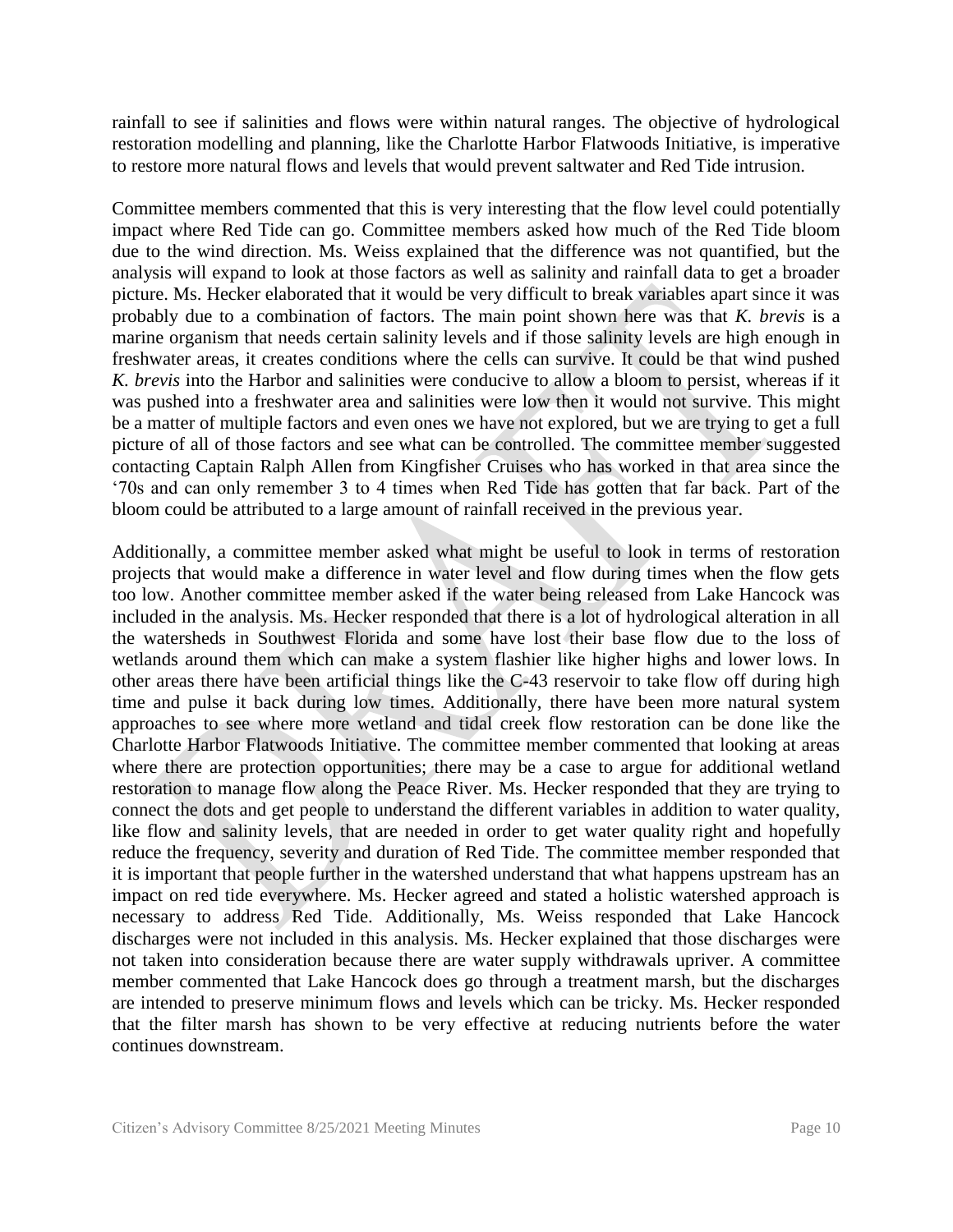### **Agenda Item #9 – Roundtable Discussion Environmental Outreach — Harry Phillips, Co-Chair**

Harry Phillips, CAC Co-Chair, lead the roundtable discussion on environmental outreach with a focus on Harmful Algae Blooms. Harry Phillips stated that in Cape Coral, they partnered the Health Department, FAU, and FGCU to conduct air and water quality samples on the canals with the help of the Canal Watch volunteers. They study is aimed to get benchmark information about HAB presence in air and will be ongoing every summer. Mr. Phillips presented the following questions to CAC members to start the discussion:

- 1. What are main concerns with Harmful Algae Blooms? What are possible solutions?
- 2. What are the best ways to get education information to the general public? What should the messaging be on the link between nutrient pollution and harmful algae blooms?
- 3. What is the CAC role in getting information out to the community and making connections between red tide and nutrient pollution?

Debi Osborne commented that she works not only in Manatee County, but also throughout the coastal watershed. Most of Manatee County that is being affected by Red Tide is in the Sarasota Bay or Tampa Bay Estuary Programs. SBEP, TBEP, and the Suncoast Waterkeeper hosted a symposium about research they have done and the impact of the Piney Point Spill.

Ernesto Lasso de la Vega, Lee County Hyacinth Control District and Pond Watch Program, commented that a lot of the issues he sees with smaller communities in regards to HABs is not so much fertilizer usage due to ordinances, but the use of reclaimed water. The wastewater treatment facilities have to treat their water before it is discharged, but some strategies include discharging it as reclaimed water. The reclaimed water is treated at the Secondary or Tertiary levels that minimizes bacteria and is then sold for irrigation in golf course. The reclaimed water is not treated enough and is loaded with nutrients. After speaking with Water Treatment Managers, the plants would be updated to Advanced Treatment is 5 years which is too long to wait. Ms. Hecker responded that this is a really important point which is why identifying advanced wastewater treatment is a key item in our CCMP with the objective of moving all to advanced wastewater treatment facilities. There are water conservation benefits to using reclaimed water, but if reclaimed water is used too close to surface waters those nutrients can enter those waterbodies. Reclaimed water is generated year-round, but it is not used year-round which poses the issue of what to do with it when it is not needed. That water is typically routed to storm water ponds that do not have water quality standards, but those ponds can influence waterbodies that do have water quality standards. It can become very difficult to trace the reclaimed water influence on surface waters which makes it important to carefully and thoughtfully use reclaimed water.

Harry Phillips commented that the City of Cape Coral has one of the largest reuse water systems and the demand is so high that they actually take water from the City of Fort Myers. This reclaimed water is being discharged onto Cape Coral lawns, but not everyone follows the rules in regards to its use. Having reclaimed water is great because potable water is not being used for irrigation, but it is a huge responsibility knowing how the water could impact local water quality. It has been a struggle to convey this information to people and codes regarding reclaimed water use are difficult to enforce.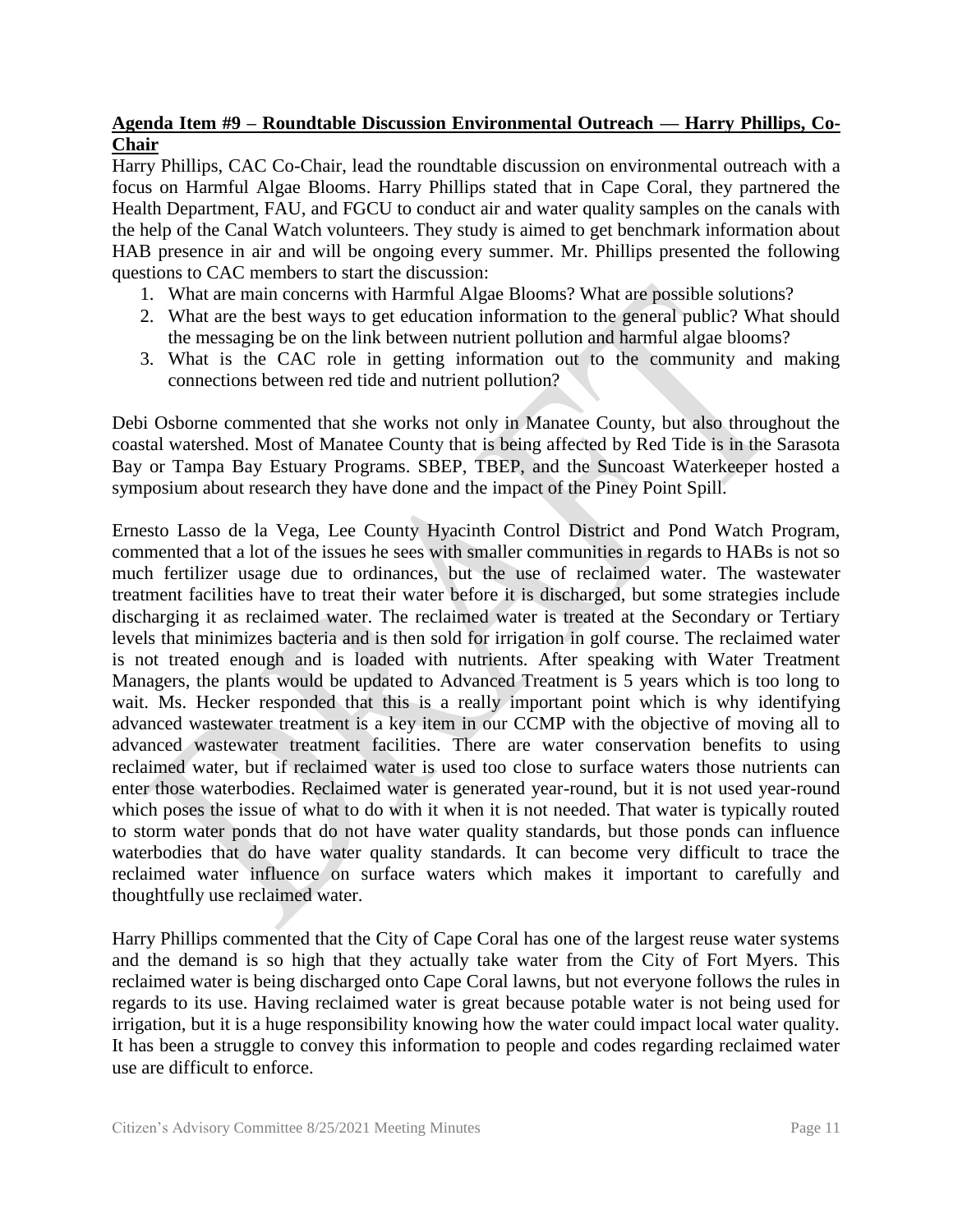Tom Palmer brought up that on one hand red tide is occurring, but studies go back to the 40's that show nutrient inputs from rivers make blooms worse. It could be worthwhile to reinforce that nutrient inputs influence red tide because some people just write it off as natural. It is natural, but some things make it worse and there are things that can be done to lessen it.

Richard Larsen commented that his community already knows about the effect of nutrient pollution on red tide, but they would like to know what can be done by individuals to help. Ms. Hecker responded that there are concrete things citizens can do to reduce nutrient pollution, but nutrient sourcing is usually done at the federal level when a Total Maximum Daily Load Limit is developed for an impaired waterbody. This has been an issue that our TAC has weighed in on and we are lacking information that pinpoints the source of nutrients. Ernesto Lasso de la Vega explained that everyone who drives a car contributes to  $CO<sub>2</sub>$  levels, but large energy plants release more than every individual person – this is comparable to nutrients. People can do small things, but upgrading Wastewater Treatment Plants has a much larger impact. Ms. Hecker mentioned that the last Policy Meeting theme had this same topic of addressing wastewater with presentations on Reducing Septic tank Pollution, how Advanced Wastewater Treatment led to the recovery of Tampa Bay, and the use of reclaimed water for irrigation in an urban watershed.

Debi Osborne mentioned that this leads to the topic of discussion, what can people do? You don't want them to stop using reclaimed water, but you want them to use it correctly. She mentioned that citizens may not be able to advocate for improved Wastewater Treatment levels in their communities. Richard Larsen responded that if the citizens do not know that these problems exist, how they can say they want these problems fixed. Kayton Nedza responded that citizens may not want to pay increased taxes for clean water, but this begins with educating the public about how much of the problem comes from wastewater. Debi Osborne responded that in Manatee County, citizens voted to tax themselves for land acquisitions that could improve water quality by keeping the nutrients on the land. People need to understand the bigger source of nutrients and what they can do about it which is advocate for improved wastewater. Harry Phillips agreed that there is a huge disconnect, but having the connection between restoring coastal ecosystems like seagrass then you have defenses from nutrients to get offshores. This all plays into education the public about nutrients and its sources. Additionally, Kayton Nedza brought up the idea of sending reclaimed water to inland communities that would reduce irrigation and fertilizer use. Ms. Hecker responded that the most expensive part of reclaimed water is the pipes and that would be challenging. There is also the possibility of treating the reclaimed water to a higher level before distributing it. Tom Palmer commented that it is difficult to get people to understand they do not need to irrigate as much as they do.

Moreover, Debi Osborne commented that at the last CAC meeting there was a presentation about the extreme loss of seagrass which is an opportunity to educate people about the connection of red tide and marine life. Harry Phillips agreed that they are all connected and it is an important point. Ms. Osborne asked if there is additional information about salinity and the impact on the upper reaches of the watershed in regards to the CHNEP fact sheets. Ms. Hecker responded that red tide and new seagrass fact sheets are available on the CHNEP website. It is difficult to explain to people about all the different factors that impact these systems. People want one answer, but there are so many factors impacting these systems. Harry Phillips responded that sometimes it is not as simple as creating a fact sheet. All these environmental disasters are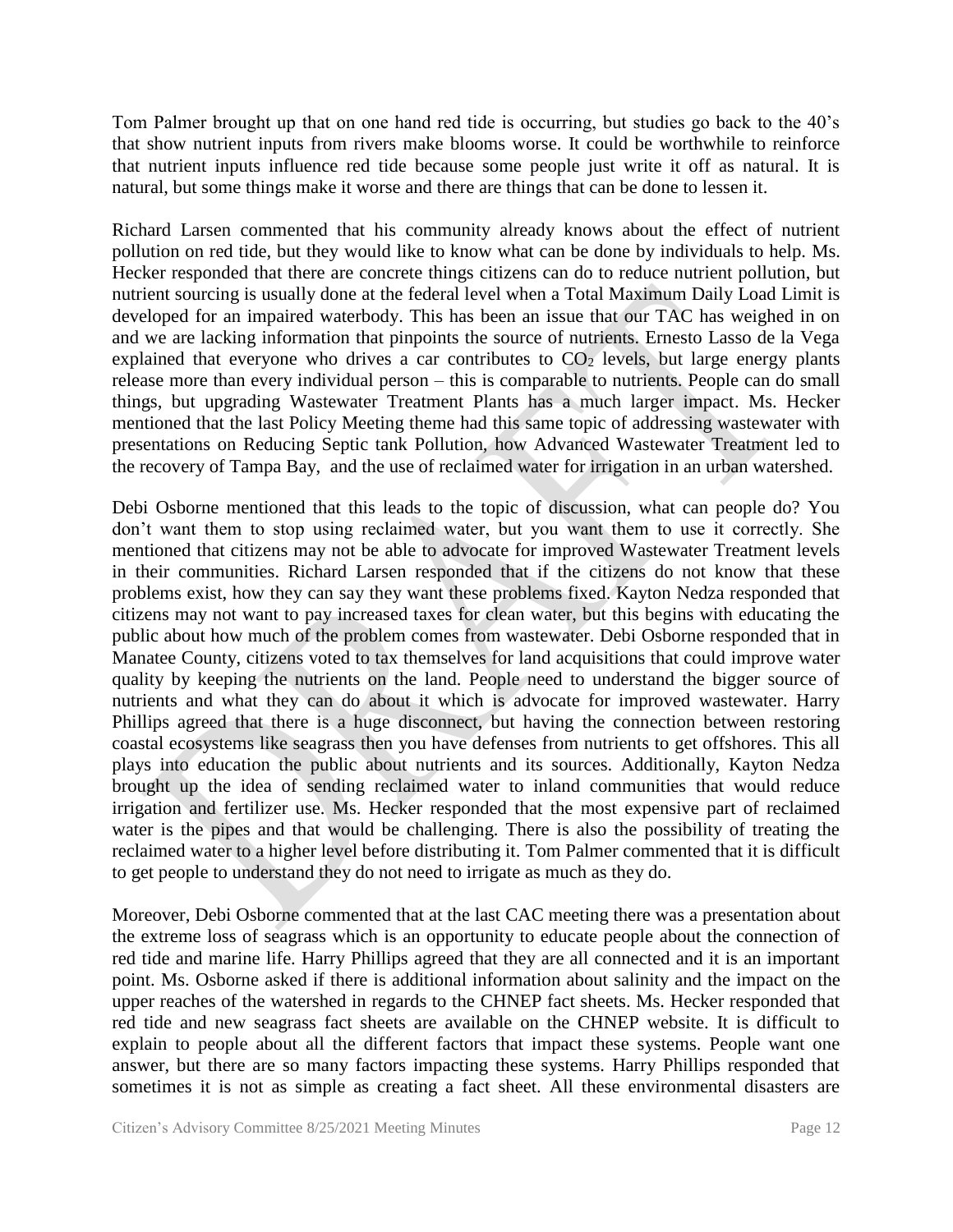showing that we are at a tipping point which is what we need to convey to people. Kayton Nedza mentioned that there are so many people moving to Florida which is having an impact. Ms. Hecker followed up by stating there are natural ways to deal with resiliency and there are nature based solutions in regards to red tide is a challenge. People understand red tide is a problem and there are a variety of natural and artificial solutions, but how can we get the public to support a nature based solution. Harry Phillips commented that if you are restoring natural systems, the benefits go beyond the problem at hand and those benefits are key to conveying to the public. Mr. Phillips followed up by mentioning how you convey the problem to new people. Ms. Hecker responded that there is a shifting baseline in what normal is, new people think red tide is normal. We could show people it is possible to get back to what Florida used to look like and have something like the Caribbean in the future. Mr. Phillips responded that that is a good idea and could drive people to act now.

Richard Larsen commented that Tampa Bay could be used as an example for what could be done to change an environment. Pete Quasius responded that is can be done to show that you can do it once, but if infrastructure does not keep up with population growth then it can be lost. Kayton Nedza mentioned that the CHNEP was created as a NEP when the waterbody was in pristine condition whereas most other NEPs were created because they were degraded. Debi Osborne followed up by stating the Indian River Lagoon shows it is very hard to recover from that level of decline. Ms. Hecker added that we are close to a tipping point and people typically do not react until we have passed the tipping point which is too late. According to Dr. Joane Burkeholder, when the system has transitioned from a seagrass dominated system to a macroalgae dominated, it is very unlikely to return to it. The whole system is fundamentally changed and makes it nearly impossible to return to a seagrass dominated system. Debi Osborne agreed and stated that it is a real challenge to appropriately convey the crisis to people so that people become engaged. Ms. Iadevaia responded that that is a really important point. Nicole Johnson stated that the LOSOM is being modelled and optimized by the Corps. The alternative as it currently exists is worse than existing conditions and west coast input is very important. Ms. Hecker responded that the CHNEP Policy Committee made a resolution for the LOSOM that calls for a more balanced approach and can be found on the CHNEP website.

#### **Agenda Item #10 – Calendar Photo Contest — Sophia Brown, Public Outreach Specialist**

Sophia Brown, CHNEP Public Outreach Specialist, provided an overview of the Calendar photo selections voted on during the August  $11<sup>th</sup>$  special CAC Photo Selection Meeting. The CHNEP Calendar is a longstanding tradition and key way we reach new and returning audiences. The content is curate, designed, and distributed through a collaborative effort by the CAC, staff, and contributing community members. It features environmental education content and information about the CHNEP. This year, over 190 photographs were submitted. With the help of the CAC submissions were narrowed down by looking a content, quality, and location, then sorted into possible features or thumbnails for the 2022 Calendar.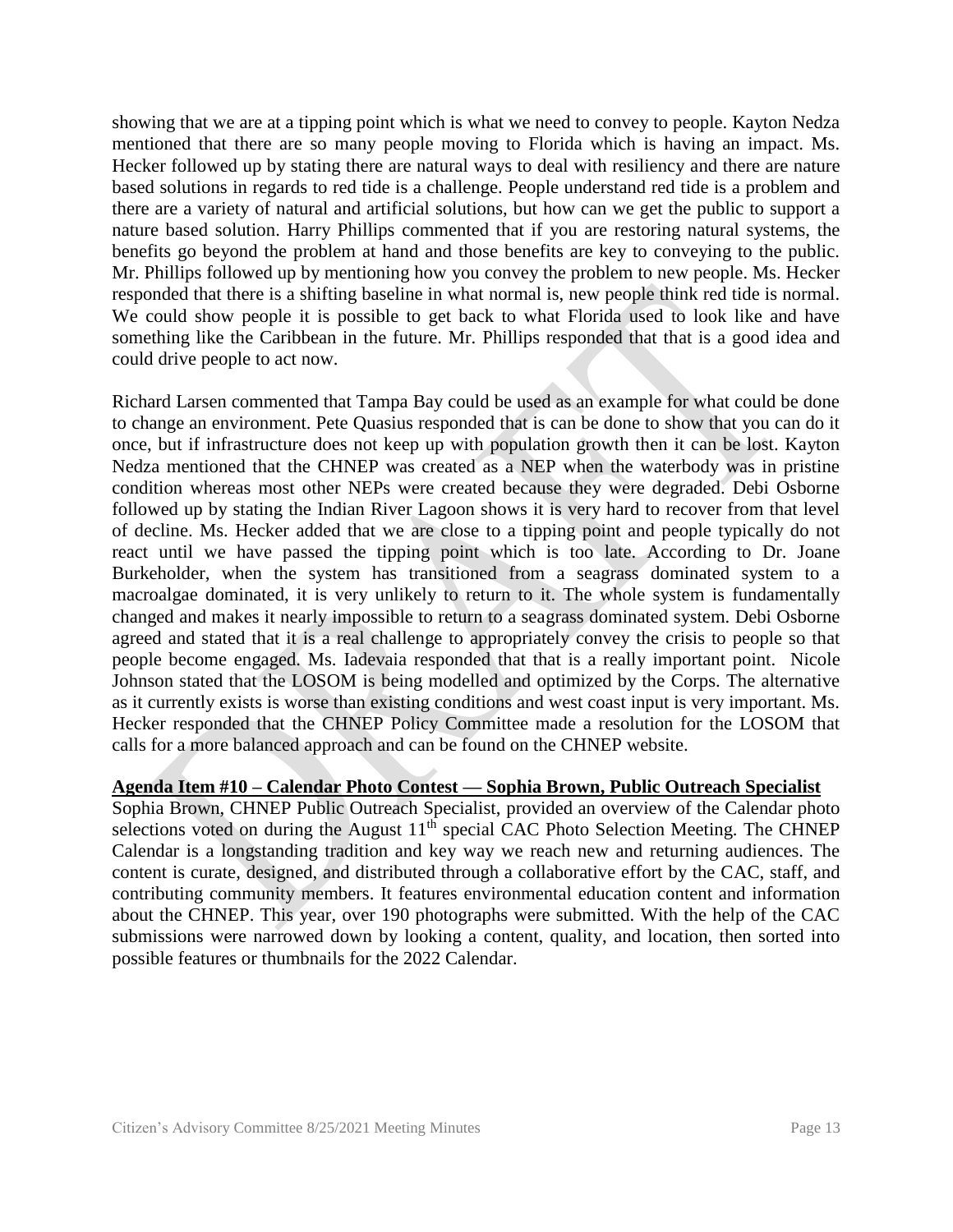# **Agenda Item #11 – Technical Projects Update — Nicole Iadevaia, Research & Outreach Manager**

CHNEP's Research and Outreach Manager, Nicole Iadevaia, presented on updates to technical projects that are already underway, in-progress, or have been completed since the last cycle. Highlights are as follows:

The CHNEP will mostly likely receive funding for a new project titled "Knowledge Co-Production for Place-Based Recreational Fishery Conservation in Charlotte Harbor, Florida." This project involves identifying challenges to sport fish nursery habitat persistence, developing realistic management strategies to protect those areas, and design restorations for fish habitat. This project will be launched in October.

The Gateway to Myakka Park Marsh Restoration project site was acquired by the Conservation Foundation of the Gulf Coast. The site includes 3 acres of floodplain marsh and one mile of riverfront, identified as an important piece of the Myakka River Corridor. Native planting work was completed to coincide with the rainy season and plant lists were adjusted based on conditions. The project will be completed by the end of September 2021 and will be followed by presentations to CHNEP committees in December.

The Warm Mineral Springs Restoration is a design project to restore hydrology and improve habitat for the Federally threatened Florida manatee by restoring access to warm water refugia, stabilizing areas of eroding shoreline, and removing invasive plant species. Design plans have been completed and approved by CHNEP and FWC, and final permits were issued in May 2021. The project has been completed and FWC will seek funding for project implementation.

The Charlotte Harbor Flatwoods Hydrological Restoration is a modeling project to create integrated surface/groundwater models for hydrological restoration of the Charlotte Harbor Flatwoods area. The goals of this project include sheet flow enhancement, natural flow enhancement, water quality improvement, groundwater recharge, and flooding reduction. There is a lot of water backing up at the Yucca Pens. Updates to the Charlotte Harbor Flatwoods Hydrological Restoration Modeling Project include:

- Installed 39 monitoring stations: Completed 2020
- Ecologic field work: Completed 2020 and 2021 looked at high water levels on trees
- Flow Rating: Complete by end of 2021 wet season
- Quarterly  $(1-6)$  Data Download
	- o 1st August 2020
	- o 2nd November, 2020
	- o 3rd Feb 2021
	- o 4th May 2021
	- o 5th August, 2021
	- o 6th November 2021
- Model Existing Conditions: December 2021
- Model Future Scenarios: March 2022
- Draft Report by April 2022, Final Report by July 2022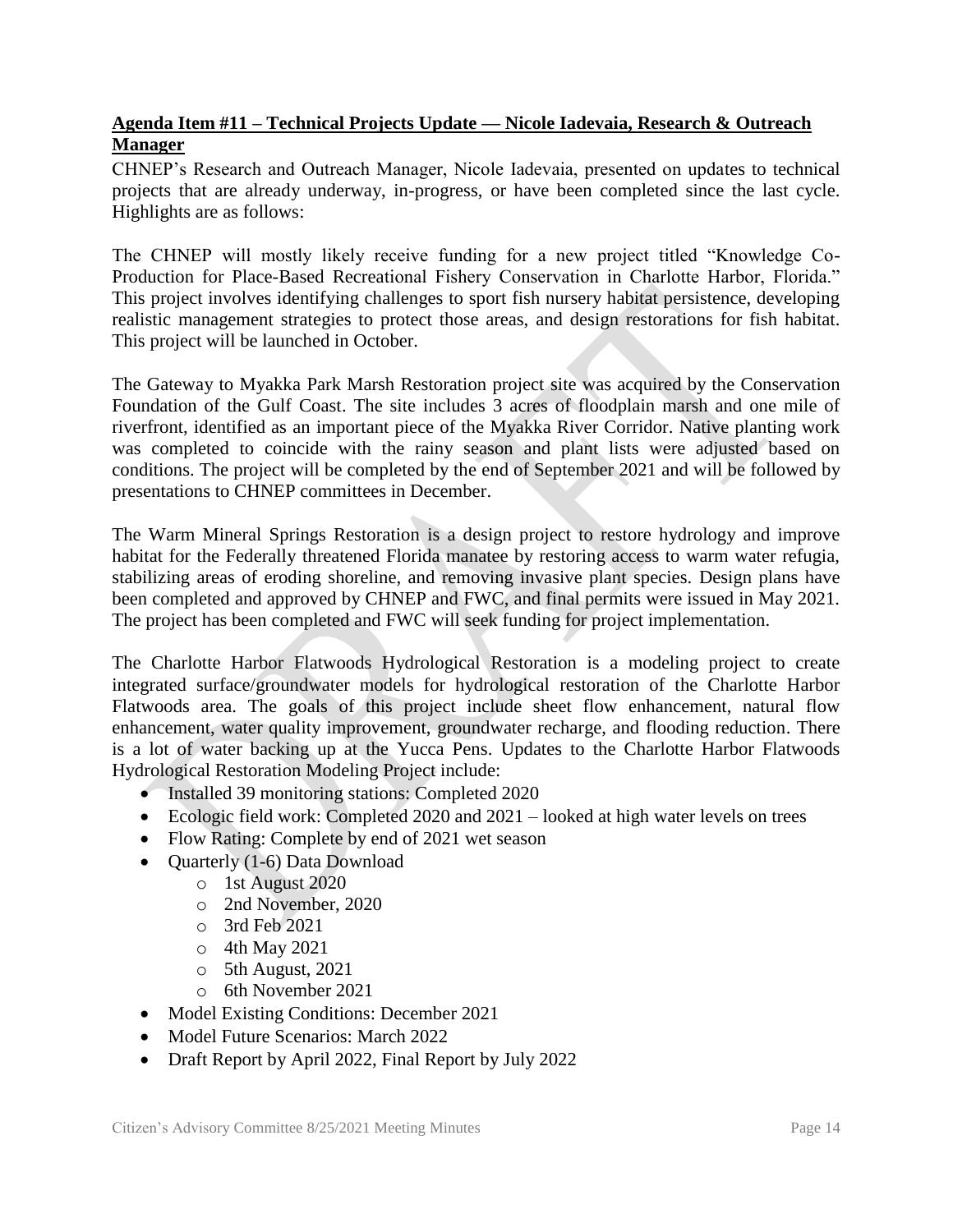The South Lee County Watershed Initiative Hydrological Restoration is a modeling project to create integrated surface/groundwater models for hydrological restoration of the South Lee County Watershed. This project aims to restore more natural water flows, improve water quality and environmental conditions, increase natural water storage and moderation of flooding events. Current Conditions Modeling has been completed and adjustments to the model are being made based on data from field verification and ecological indicators observed for water depth. Tasks 9- 13 scenario analysis, the final report, and LiDAR-based DEM correction will be completed by November 2021. Task 10 Model Future Scenarios is underway and is to be completed by the end of the year. The SLCWI came up with 3 Future Scenarios, highlights are as follows:

Underlying assumptions implemented in SLCWI Future Scenarios

- Climate Change impacts based on NOAA modeling of Intermediate/High Sea Level Rise with low accretion rate
- Future projected water uses as outlined in the SFWMD's Water Supply Plan
- Airport mitigation lands assigned to existing conserved
- Projects in permitting assigned to developed lands (based on land use outlined in permitting)
- Implementation of High Priority projects from Lee County's Stormwater Master Plan as currently envisioned by Lee County that that are also in the model domain boundary

SLCWI Future Scenarios

- 1) Full Habitat & Hydrology Restoration Maximized with Limited Addition Development Scenario – all Preservation/Conservation Opportunities are assumed to be fully preserved with full hydrological restoration.
- 2) Development Maximized with Limited Added Habitat & Hydrological Restoration Scenario – all remaining developable land assumed to build out to the maximum allowable limits. Limited additional hydrological restoration.
- 3) Added Habitat & Hydrological Restoration and Added Development Hybrid Scenario hybrid of Scenario 1 & 2 (both ends of the range) to encompass the entire spectrum of possibilities.

Additionally, the Water Quality Benefits of Submerged Aquatic Vegetation (SAV) project is almost completed. This project was done in partnership with FGCU to assess the nutrient removal capacity of tape grass in the Caloosahatchee River. Mesocosm and field experiments were conducted. The research showed that nutrient addition had a strong effect in the mesocosms, but water column nutrients and Chl *a* levels were lower on average in treatments with tape grass. Less epiphytic algae was noted when tape grass was present. Conclusions overall, showed increasing tape grass coverage and density in combination with reducing nutrient loading will create the best results for improving water quality. FGCU will continue with this study with different nutrients.

Lastly, Ms. Iadevaia gave an overview of new seagrass monitoring data by the Southwest Florida Water Management District as well as on the ground monitoring data. Seagrass is recognized as a bio indicator of water quality and is used to track the health of estuaries. Lemon Bay lost about 12% of acreage in the last 2 years throughout the entire bay. Lemon Bay started lost 11% of seagrass acreage in 2016-2018 especially in the upper portion. Red tide, Hurricane Irma, and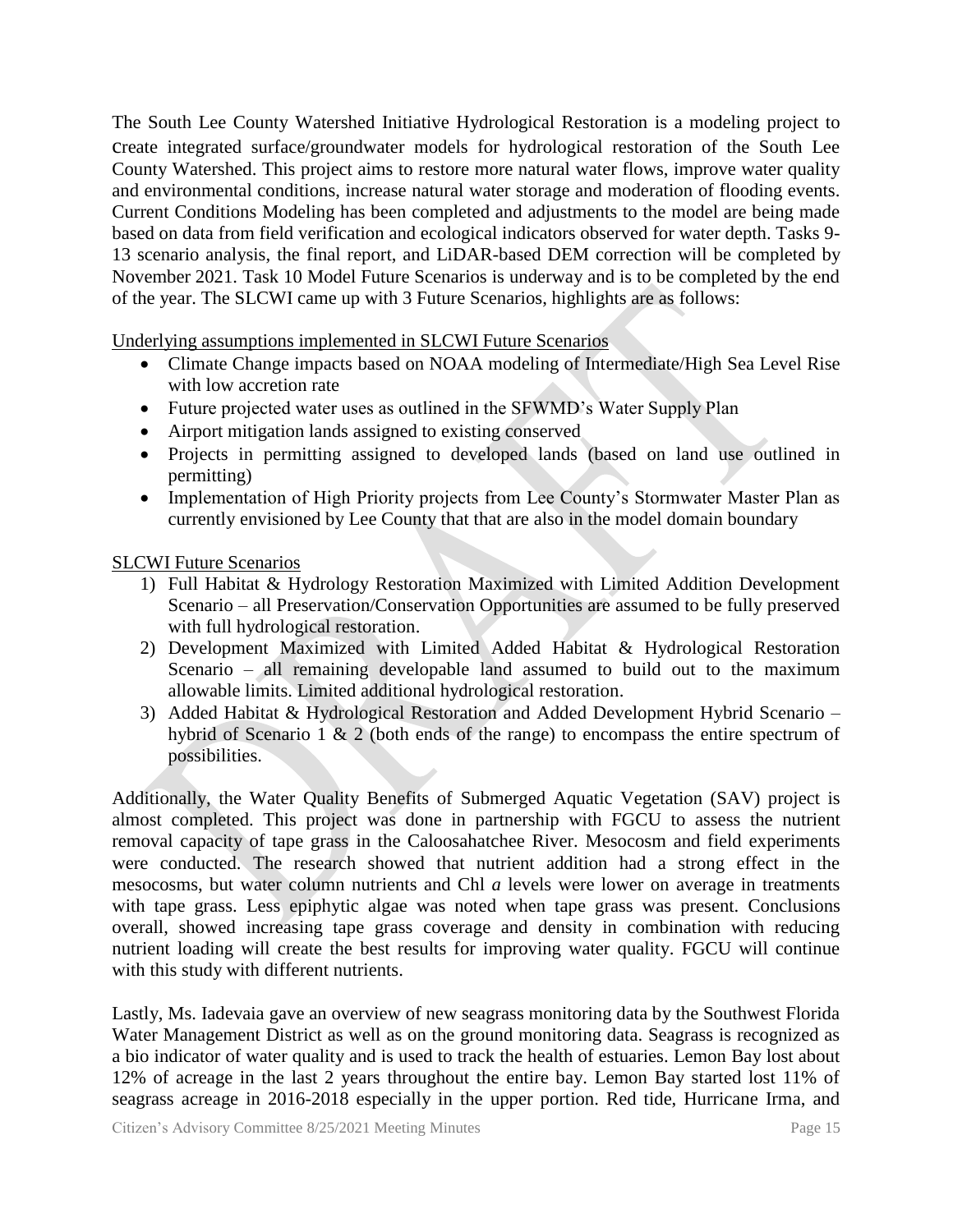macroalgae blooms all contributed to this seagrass loss. In Charlotte Harbor, there was a loss of 50% on the North East Wall. Overall there was a 23% loss throughout the entire Harbor. On the ground data confirms a decrease in seagrass and shows an increase in macroalgae abundance. Priorities for moving forward include putting together all existing data to gather a system-wide perspective, establishing macroalgae monitoring programs and water quality targets to measure seagrass and macroalgae, support for watershed monitoring to investigate nutrient sources and concentration, as well as new work to better understand the connections between nutrients, seagrass, and water quality.

A committee member commented that the Snook Foundation received additional funding to expand plantings in the Caloosahatchee and will be doing a few pilots using innovative technologies. Another committee member stated fact sheets about how a blade of seagrass improves your day of boating. Ms. Hecker mentioned that the seagrass fact sheets with the new data is available on the CHNEP website.

# **Agenda Item #12 – CAC Member Updates — Harry Phillips, Co-Chair**

Each member present provide an update and are as follows:

- Harry Phillips, Lee County, updated that they put in oyster monitoring stations in Caloosahatchee River at the Cape Coral Bridge and at two locations two miles downstream. This monitoring aims to record data on oyster spat recruitment as well as to get information about flow and salinity. They are hoping to make this a long term project to get data on how releases or no releases impact oyster recruitment in river.
- Kayton Nedza, Hardee County, updated that school has started and he plans to bring some students to the CHNEP Coastal Cleanup in September.
- Robert Winter, Charlotte County, updated that the Peace River Audubon will have Eva Farner from Lemon Creek Wildflower Preserve give a presentation on the development of the preserve into a first class estuary. The preserve was an abandoned golf course and the project received funding from CHNEP, NOAA, and SWFWMD. Additionally, he is making a series of trail videos for the preserve that can be accessed through a QR code on signs located at interest points. Moreover, the Rotunda West Association has an abandoned golf course with 12 ponds and they have been sampling water quality to see how to make it more environmentally friendly. They have added an aeration fountain, littoral plants, and terrestrial plants to one pond. The largest pond there has the worst water quality and the association is trying to get B-Mats to improve the water quality. Lastly, they invited Dr. Michael Parsons from FGCU to advise them on what they can do to improve the area.
- Debi Osborne, Manatee County, updated that the Conservation Foundation is acquiring 228 acres of land in the Myakka River Watershed for the county. Additionally, they have a series of YouTube videos where Lee Amos, Land Steward, talks about land stewardship and restoration at Pine Island, Upper Myakka, and the Tatum Sawgrass Preserve.
- Tom Palmer, Polk County, updated that they have completed the Lake Gwyn project in Winter Haven that rehydrated the lake and restored habitat. This will hopefully reduce nutrient pollution going into the Peace River. The Lake Conine project is building a new filter marsh and the last pipe going to the pond has been redirected. Additionally, Panther Point Trail around Lake Hancock has reopened and has provided a lot of wildlife viewing. Crooked Lake Wisp Property will be open to the public soon. Lastly, the Polk